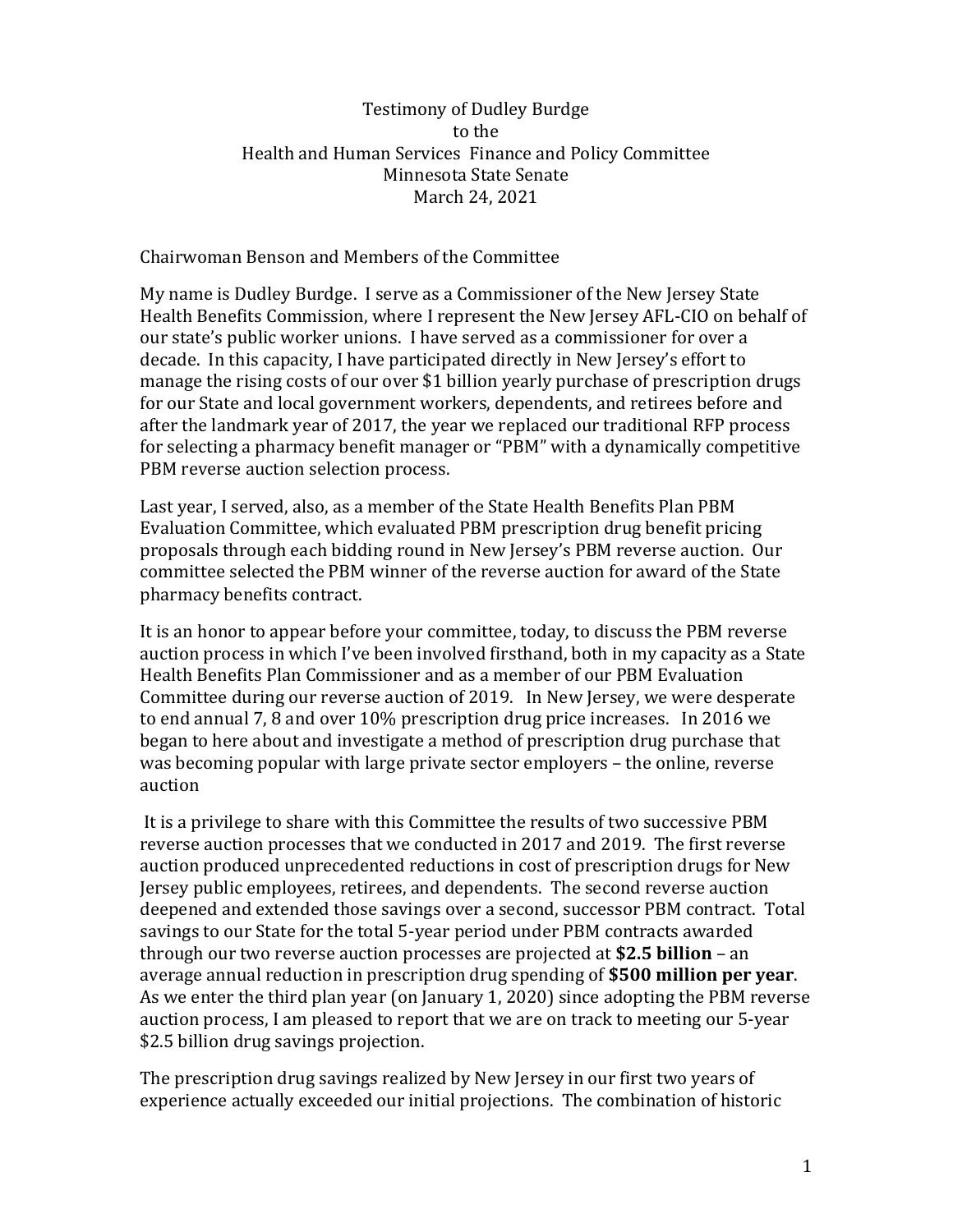reductions in prescription drug pricing achieved through our first PBM reverse auction in 2017 and our conduct of ongoing, automated review of PBM invoices reduced our overall State public employee prescription drug spending by **\$822 million** in 2018. In 2019, the second plan year following our 2017 PBM reverse auction, state prescription drug spending was reduced by an additional **\$578 million.**

Prescription drug savings of this magnitude, achieved *without* reliance on cuts to public employee health benefits**,** are without precedent in our state. Although the level of State fiscal savings produced by adoption of the PBM reverse auction is remarkable in real dollar terms, I'd also like to provide this committee a measure of the rate or percentage of prescription drug spending reductions that we've achieved, so you may, if you choose, apply our experience to calculating potential prescription drug savings for the State of New Hampshire:

In New Jersey, the State Health Benefits Commission on which I serve sets pharmacy benefits premiums based on the prescription drug cost experience of the previous year. Therefore, the rate of change in our pharmacy benefit plan premiums is a direct measure of the change of in our State Health Benefits Plan prescription drug spending during the previous year. For example, the reduction in prescription drug spending we achieved in 2018, the first plan year after we conducted our first PBM reverse auction, is reflected in the following pharmacy plan premium reductions for 2019:

Premium decrease of **-25.4%** for active State employees Premium decrease of **-17.9%** for our early retirees Premium decrease **-18%** for our Medicare retirees

In 2019, after a second year of under the PBM contract resulting from our 2017 reverse auction, our State Health Benefits Plan prescription drug spending fell even further. These spending reductions are reflected in further reductions to our pharmacy benefits premiums in 2020.

Further premium decrease **-4.5%** for active State employees Premium increase of **+0.2%** for early retirees Further premium decrease of **-13.7%** for Medicare retirees

Savings of this magnitude have benefitted both taxpayers and public employees, retirees, and their families who pay a share of our State Health Benefits Plan premiums.

The initial PBM reverse auction we conducted in 2017 engaged the nations "big three" PBMs -- Express Scripts International or "ESI" (our incumbent PBM in 2017), CVS Caremark, and OptumRx – in an unprecedented State process of competitive bidding to win the New Jersey public employee account. OptumRx won the competition, underbidding Express Scripts and CVS Caremark in the course of two rounds of bidding. As we entered the second year under the new OptumRx contract, State leaders became confident that an early reopening of the PBM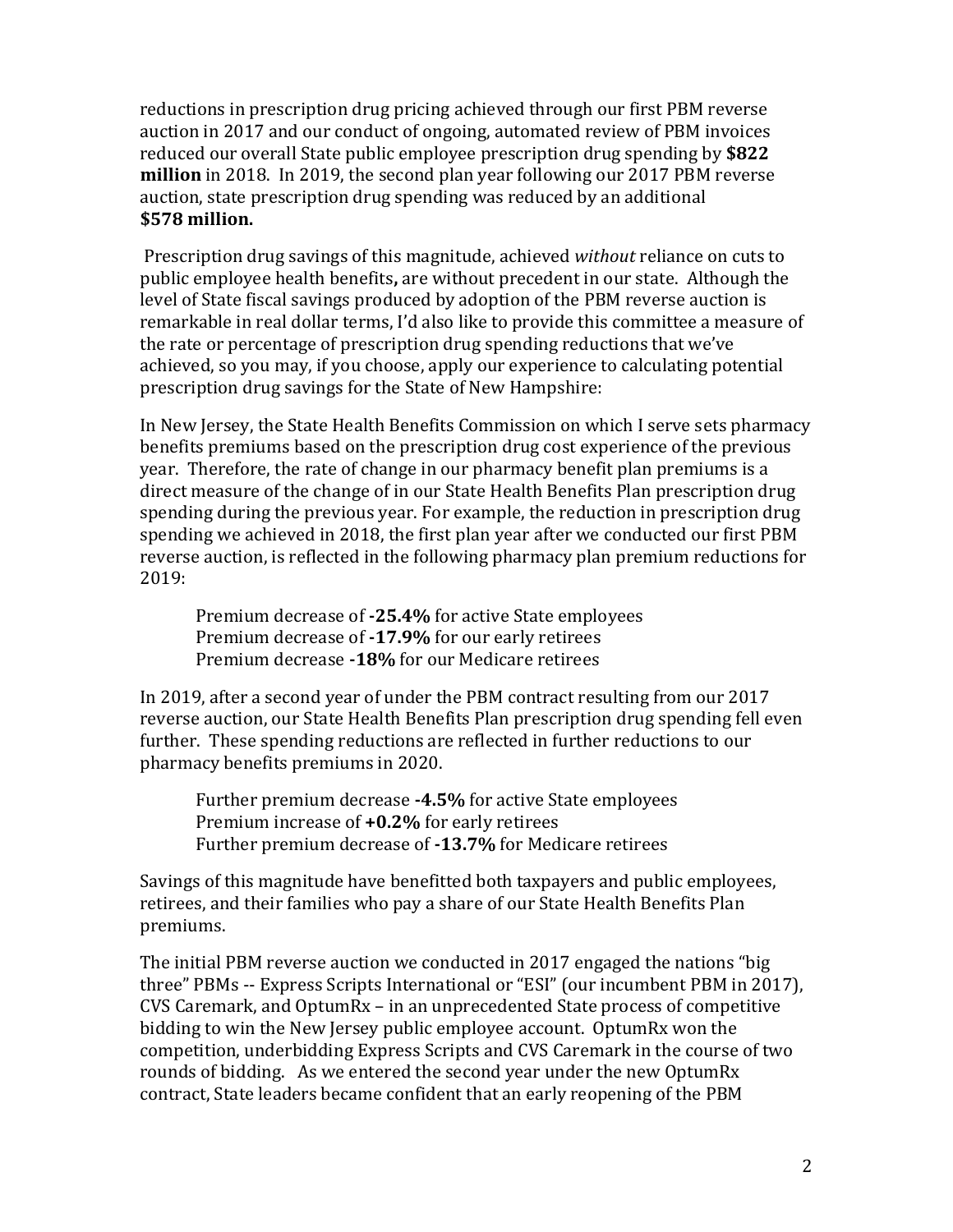contract to a second reverse auction would capture even deeper savings for State taxpayers and public employees. In 2019, we conducted a second PBM reverse auction.

The outcome confirmed our hypothesis.

Competition did, indeed, deepen and extend the historic prescription drug savings achieved two year earlier in our first reverse auction. OptumRx (our new PBM incumbent) Express Scripts, CVS Caremark, and Prime Therapeutics competed in the second PBM reverse auction of 2019. Over three intensively competitive rounds of bidding the historic savings achieved in the 2017 reverse auction was deepened by an additional 8% over the three years of a successor PBM contract.

Prior to 2017, the New Jersey's State Employees Health Benefits Plan and the School Employees Health Benefits Plan selected our PBM through a traditional RFP process still used commonly by most state health benefits plans. The difference between that process and the dynamically competitive PBM reverse auction could not be more fundamental. The traditional RFP process for selecting a PBM had compelled our public employee health plans to choose between diverse and highly complex PBM prescription drug pricing proposals, each one requiring adoption of a PBMspecific formulary. Contracts proposed by PBMs each contained PBM drug classifications, definitions, and other terms prescribed by PBMs. As a purchaser, the State Health Benefits Plan was unable to make "apples to apples" comparisons based on value or cost comparisons between diverse PBM proposals. In fact, we had to rely ultimately on PBMs' own projections of the savings they would deliver to us. The savings were rarely realized. Year after year, prescription drug costs rose more rapidly than any other component of our health care spend.

The PBM reverse auction process we adopted in 2017 changed the dynamic fundamentally in the favor of our State Health Benefits Plan as purchaser of pharmacy benefits:

- It created a technology-enabled pharmacy benefits marketplace in which competition between PBMs drove value in the form of better pricing to our State Health Benefits Plan. As a member of the reverse auction PBM Selection Committee, I observed as PBMs submitted detailed online bids conforming to the required terms of our contract, rather than to terms of their contracts, as in the past.
- Within a few hours, our pharmacy data analytics platform translated the competing bids into reliable projections of the expected costs of each bid. We had never before been able to make such "apple-to-apple" comparisons based on value of PBM proposals.
- The lowest projected costs in each PBM bidding round were shown to all the PBM competitors, in addition to the projected costs of their own bids. That was meaningful transparency of cost that was without precedent in my own experience.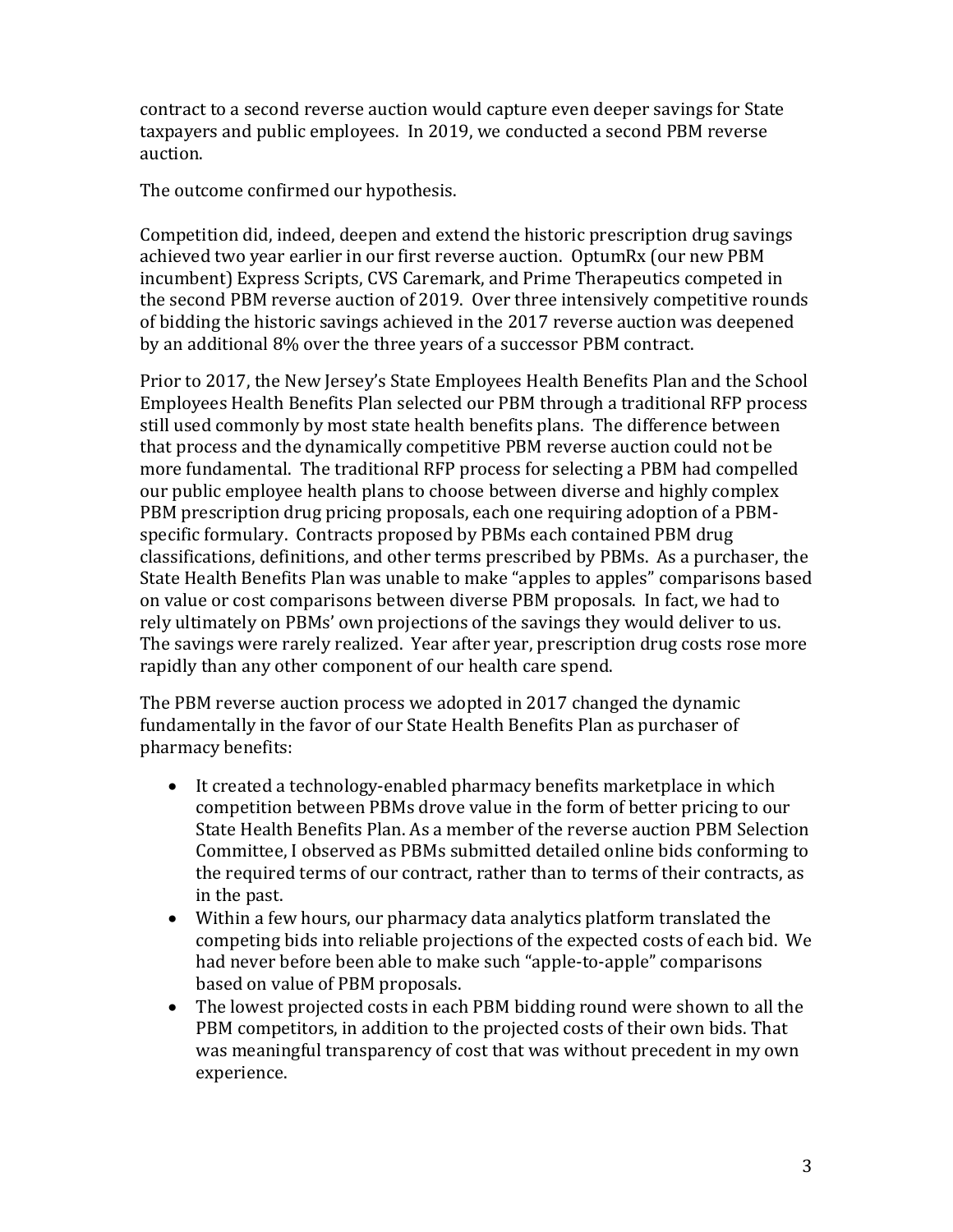• After each round of bidding, our data analytics platform produced an automated analysis of each PBM's bid. We observed as the projected bid costs fell over three rounds of bidding. We were witnessing dynamic competition driving value to the State purchaser – a process that simply does not occur in the traditional, relatively static RFP process.

Our Evaluation Committee reviewed the final PBM bids after the final round of bidding. We ranked the bids based on both the financial costs of each and weighted qualitative factors that were also important to our State employee health plans. As the complex PBM bids were submitted digitally, they populated the PBM contract and the final contract terms were generated almost instantaneously. There was, in fact, very little left to negotiate. The entire PBM reverse auction process from initial posting to award of contract was competed within approximately 12 weeks...with average State prescription drug savings amounting to approximately a half billion dollars per year.

In conclusion, I'd like to say a brief word about the multiple use of the pharmaceutical pricing data analytics technology platform we used to conduct our PBM reverse auction . Following the reverse auction, we redeployed the same technology to review PBM invoices that are submitted by the PBM every two weeks and must be paid within 48 hours. The technology platform enables us to adjudicate 100% of claims to confirm compliance with the specific terms of our PBM contract and flag deviations from those terms within a matter of a few hours. This automated, ongoing PBM bill review has enabled our State health plans to quickly reconcile overcharges. As a matter of fact, using the technology to conduct automated, ongoing, and real time bill review enabled us over the past two years to identify and recover an *additional* **\$46 million** in prescription claims overcharges by the incumbent PBM who won award of contract through the reverse auction. By holding our PBM's "feet to the fire" in complying with the terms of our "best-inclass" PBM contract, we have captured tens of millions of additional dollars that would likely have been lost to the New Jersey State Treasury. For us, this is real money!

Thank you for the opportunity to share our experience in deploying 21<sup>st</sup> century technology to transform the State of New Jersey into a modern, disciplined, highvalue pharmacy benefits purchaser. Our PBM reverse auction solution was adopted with overwhelming bipartisan support. Our success in harnessing dynamic market competition to drive prescription drug savings back to New Jersey taxpayers and public employees has had a profoundly positive impact on the fiscal wellbeing of our State, and it has helped secure a level of health benefits at affordable cost that our public employees, retirees, and their families deserve. I hope, above all, that our experience in New Jersey can inform the important decisions you will make on behalf of the good people of Minnesota.

Respectfully,

Dudley Burdge